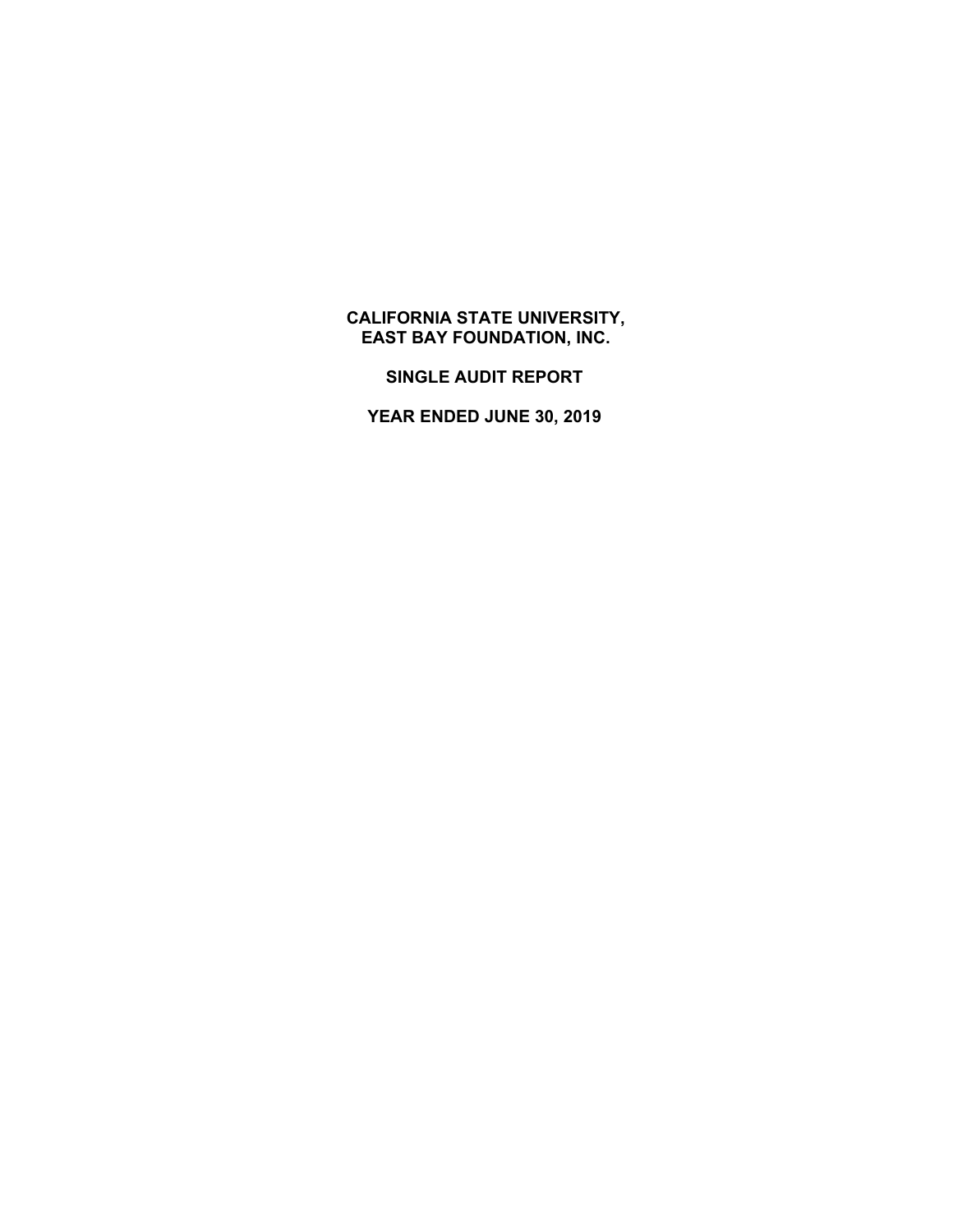#### **CALIFORNIA STATE UNIVERSITY, EAST BAY FOUNDATION, INC. TABLE OF CONTENTS YEAR ENDED JUNE 30, 2019**

| <b>INDEPENDENT AUDITORS' REPORT ON INTERNAL CONTROL OVER</b><br><b>FINANCIAL REPORTING AND ON COMPLIANCE AND OTHER MATTERS</b><br><b>BASED ON AN AUDIT OF FINANCIAL STATEMENTS PERFORMED IN</b><br><b>ACCORDANCE WITH GOVERNMENT AUDITING STANDARDS</b> | 1  |
|---------------------------------------------------------------------------------------------------------------------------------------------------------------------------------------------------------------------------------------------------------|----|
| <b>INDEPENDENT AUDITORS' REPORT ON COMPLIANCE FOR THE MAJOR</b><br>FEDERAL PROGRAM AND REPORT ON INTERNAL CONTROL OVER<br><b>COMPLIANCE, AND REPORT ON THE SCHEDULE OF EXPENDITURES OF</b><br>FEDERAL AWARDS REQUIRED BY THE UNIFORM GUIDANCE           | 3  |
| <b>SCHEDULE OF EXPENDITURES OF FEDERAL AWARDS</b>                                                                                                                                                                                                       | 6  |
| NOTES TO SCHEDULE OF EXPENDITURES OF FEDERAL AWARDS                                                                                                                                                                                                     | 8  |
| <b>SCHEDULE OF FINDINGS AND QUESTIONED COSTS</b>                                                                                                                                                                                                        | 9  |
| <b>SUMMARY SCHEDULE PRIOR AUDIT FINDINGS</b>                                                                                                                                                                                                            | 11 |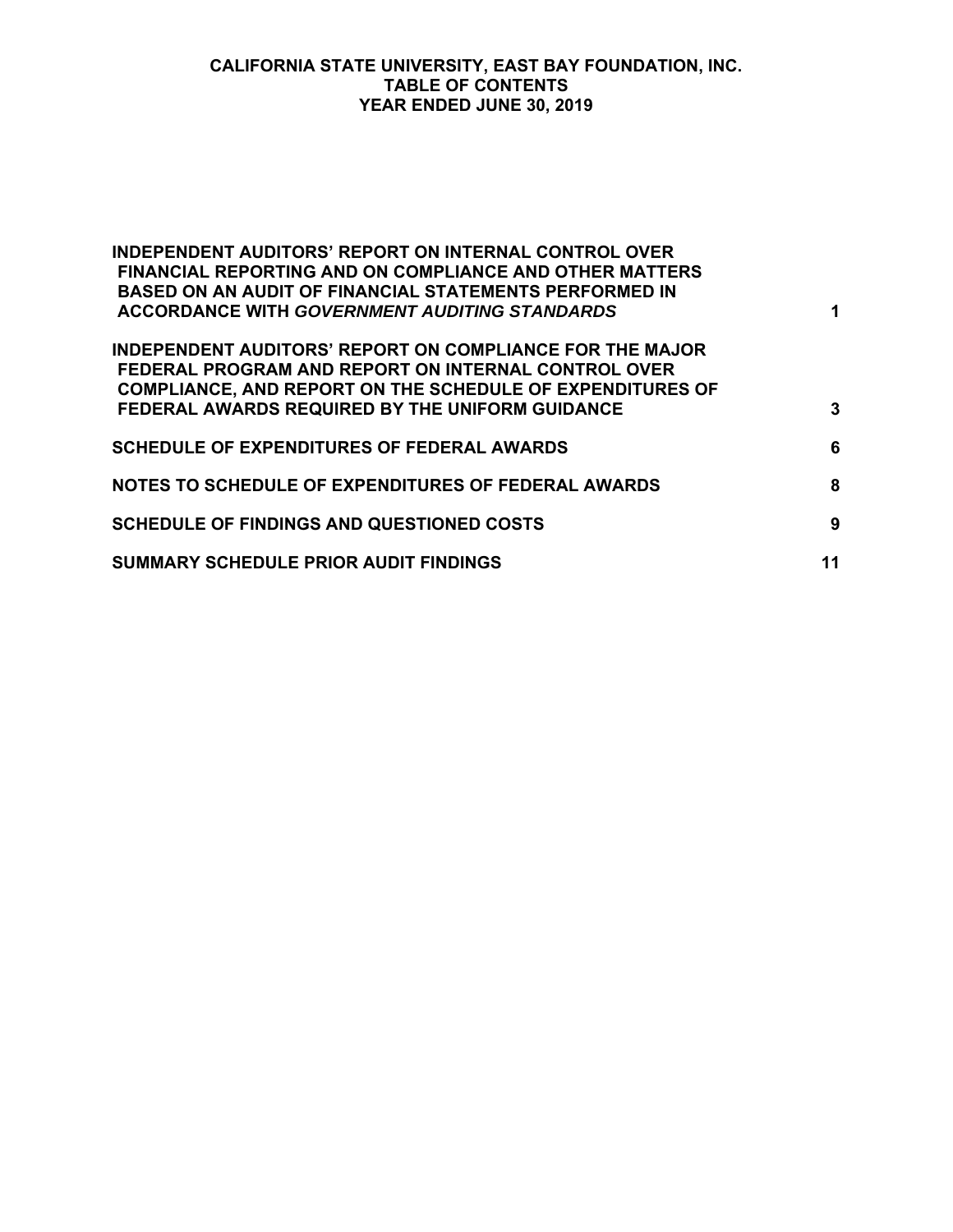

CliftonLarsonAllen LLP CLAconnect.com

#### **INDEPENDENT AUDITORS' REPORT ON INTERNAL CONTROL OVER FINANCIAL REPORTING AND ON COMPLIANCE AND OTHER MATTERS BASED ON AN AUDIT OF FINANCIAL STATEMENTS PERFORMED IN ACCORDANCE WITH** *GOVERNMENT AUDITING STANDARDS*

Board of Directors California State University, East Bay Foundation, Inc. Hayward, California

We have audited, in accordance with auditing standards generally accepted in the United States of America and the standards applicable to financial audits contained in *Government Auditing Standards*  issued by the Comptroller General of the United States, the financial statements of the business-type activities of the California State University, East Bay Foundation, Inc., a component unit of California State University, East Bay, as of and for the year ended June 30, 2019, and the related notes to the financial statements, which collectively comprise the California State University, East Bay Foundation, Inc.'s basic financial statements, and have issued our report thereon dated September 9, 2019.

## **Internal Control Over Financial Reporting**

In planning and performing our audit of the financial statements, we considered the California State University, East Bay Foundation, Inc.'s internal control over financial reporting (internal control) to determine the audit procedures that are appropriate in the circumstances for the purpose of expressing our opinions on the financial statements, but not for the purpose of expressing an opinion on the effectiveness of the California State University, East Bay Foundation, Inc.'s internal control. Accordingly, we do not express an opinion on the effectiveness of the California State University, East Bay Foundation, Inc.'s internal control.

A *deficiency in internal control* exists when the design or operation of a control does not allow management or employees, in the normal course of performing their assigned functions, to prevent, or detect and correct, misstatements on a timely basis. A *material weakness* is a deficiency, or a combination of deficiencies, in internal control such that there is a reasonable possibility that a material misstatement of the entity's financial statements will not be prevented, or detected and corrected on a timely basis. A *significant deficiency* is a deficiency, or a combination of deficiencies, in internal control that is less severe than a material weakness yet important enough to merit attention by those charged with governance.

Our consideration of internal control was for the limited purpose described in the first paragraph of this section and was not designed to identify all deficiencies in internal control that might be material weaknesses or significant deficiencies and therefore, material weaknesses or significant deficiencies may exist that have not been identified. We did identify a deficiency in internal control, described in the accompanying schedule of findings and questioned costs as item 2019-001 that we consider to be a material weakness.

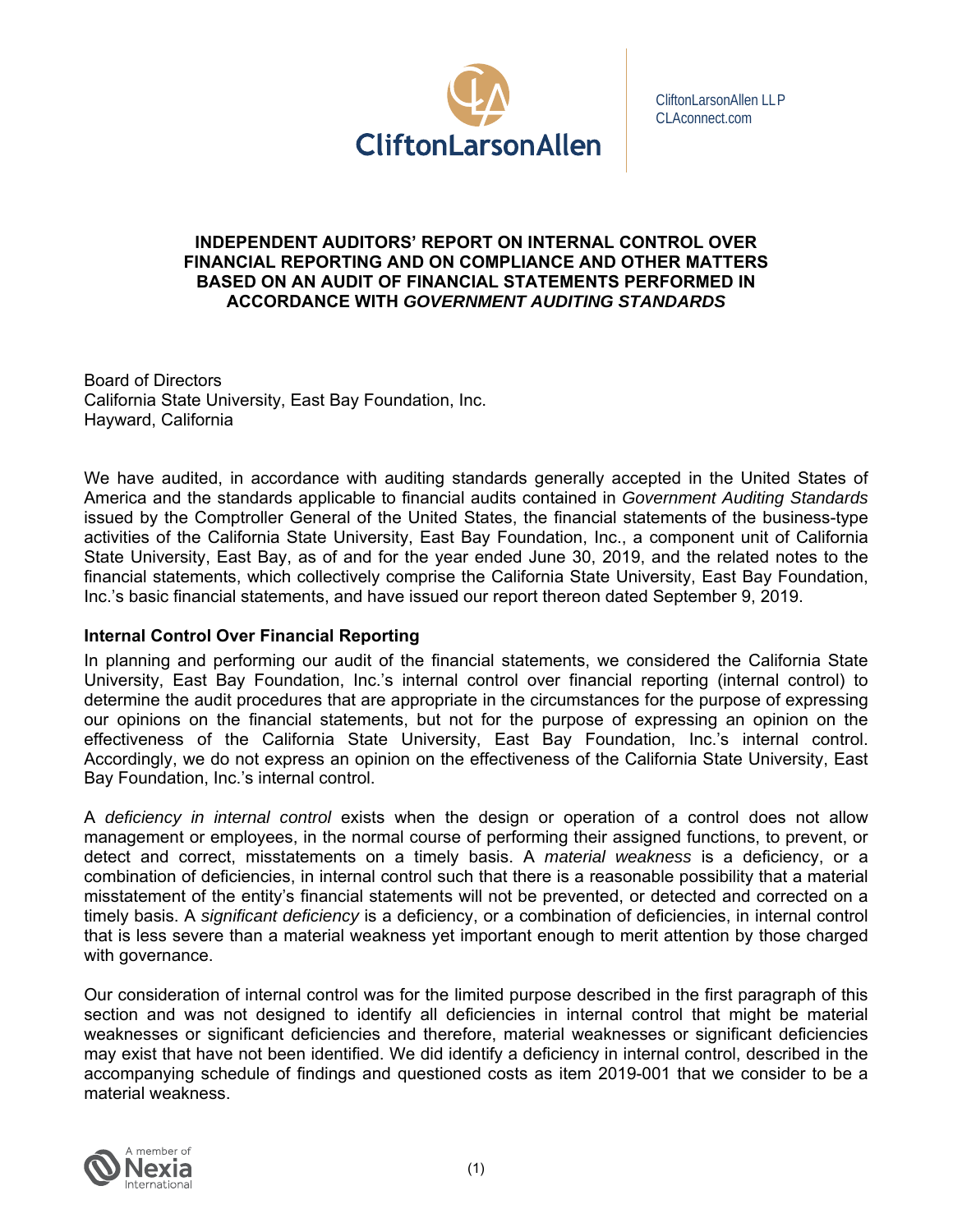#### **Compliance and Other Matters**

As part of obtaining reasonable assurance about whether the California State University, East Bay Foundation, Inc.'s financial statements are free from material misstatement, we performed tests of its compliance with certain provisions of laws, regulations, contracts, and grant agreements, noncompliance with which could have a direct and material effect on the determination of financial statement amounts. However, providing an opinion on compliance with those provisions was not an objective of our audit, and accordingly, we do not express such an opinion. The results of our tests disclosed no instances of noncompliance or other matters that are required to be reported under *Government Auditing Standards*.

#### **California State University, East Bay Foundation, Inc.'s Response to Finding**

California State University, East Bay Foundation, Inc.'s response to the finding identified in our audit is described in the accompanying schedule of findings and questioned costs. California State University, East Bay Foundation, Inc.'s response was not subjected to the auditing procedures applied in the audit of the financial statements and, accordingly, we express no opinion on it.

#### **Purpose of this Report**

The purpose of this report is solely to describe the scope of our testing of internal control and compliance and the result of that testing, and not to provide an opinion on the effectiveness of the entity's internal control or on compliance. This report is an integral part of an audit performed in accordance with *Government Auditing Standards* in considering the Foundation's internal control and compliance. Accordingly, this communication is not suitable for any other purpose.

## **CliftonLarsonAllen LLP**

Glendora, California September 9, 2019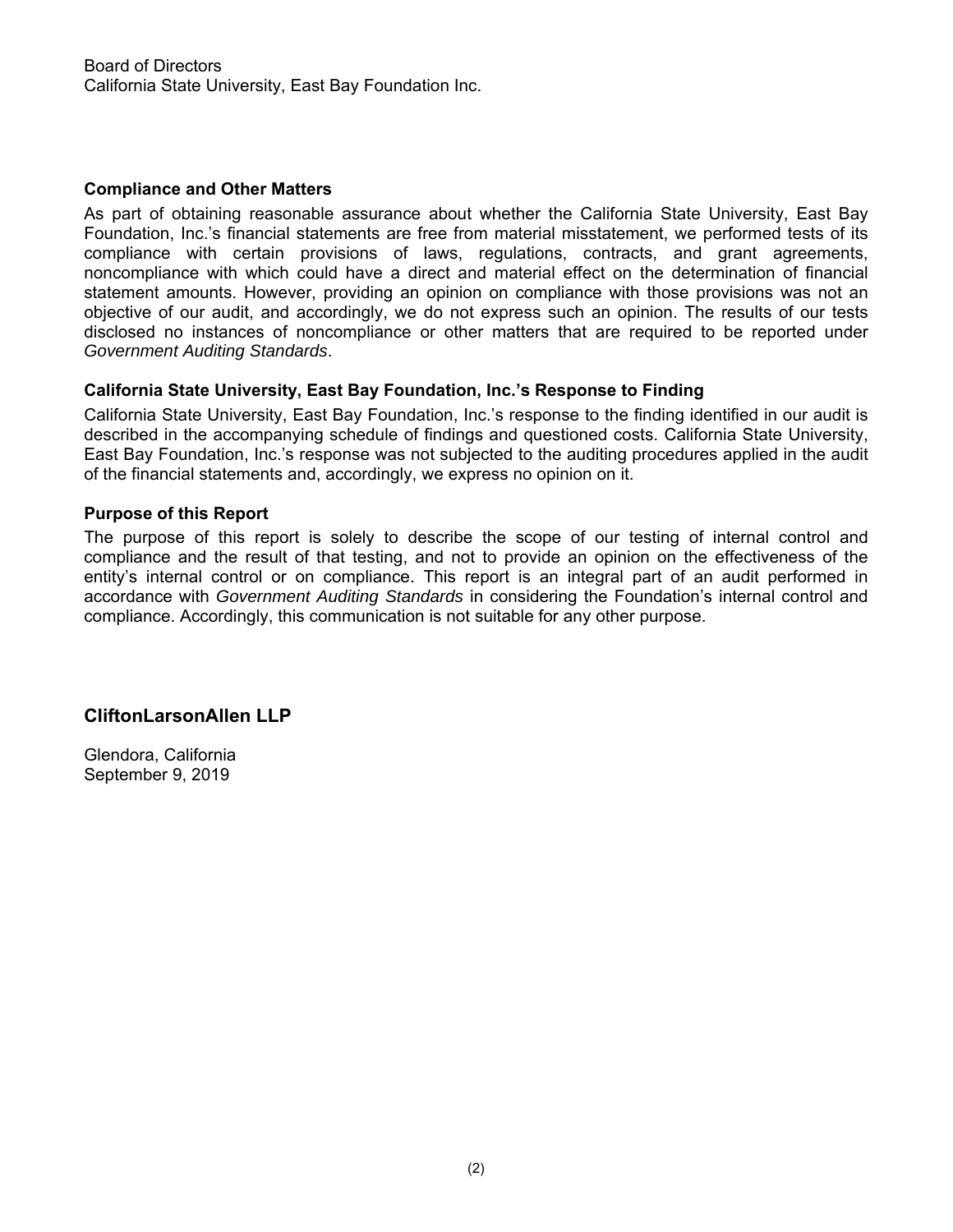

CliftonLarsonAllen LLP CLAconnect.com

## **INDEPENDENT AUDITORS' REPORT ON COMPLIANCE FOR THE MAJOR FEDERAL PROGRAM AND REPORT ON INTERNAL CONTROL OVER COMPLIANCE, AND REPORT ON THE SCHEDULE OF EXPENDITURES OF FEDERAL AWARDS REQUIRED BY THE UNIFORM GUIDANCE**

Board of Directors California State University, East Bay Foundation, Inc. Hayward, California

## **Report on Compliance for Each Major Federal Program**

We have audited California State University, East Bay Foundation, Inc., a component unit of California State University, East Bay, compliance with the types of compliance requirements described in the OMB Compliance Supplement that could have a direct and material effect on the California State University, East Bay Foundation, Inc.'s major federal programs for the year ended June 30, 2019. California State University, East Bay Foundation, Inc.'s major federal programs are identified in the summary of auditors' results section of the accompanying schedule of findings and questioned costs.

## *Management's Responsibility*

Management is responsible for compliance with federal statutes, regulations, and the terms and conditions of its federal awards applicable to its federal programs.

#### *Auditors' Responsibility*

Our responsibility is to express an opinion on compliance for California State University, East Bay Foundation, Inc.'s major federal programs based on our audit of the types of compliance requirements referred to above. We conducted our audit of compliance in accordance with auditing standards generally accepted in the United States of America; the standards applicable to financial audits contained in *Government Auditing Standards*, issued by the Comptroller General of the United States; and the audit requirements of Title 2 U.S. *Code of Federal Regulations* Part 200, *Uniform Administrative Requirements, Cost Principles, and Audit Requirements for Federal Awards* (Uniform Guidance). Those standards and the Uniform Guidance require that we plan and perform the audit to obtain reasonable assurance about whether noncompliance with the types of compliance requirements referred to above that could have a direct and material effect on a major federal program occurred. An audit includes examining, on a test basis, evidence California State University, East Bay Foundation, Inc.'s compliance with those requirements and performing such other procedures as we considered necessary in the circumstances.

We believe that our audit provides a reasonable basis for our opinion on compliance for the major federal programs. However, our audit does not provide a legal determination of California State University, East Bay Foundation, Inc.'s compliance.

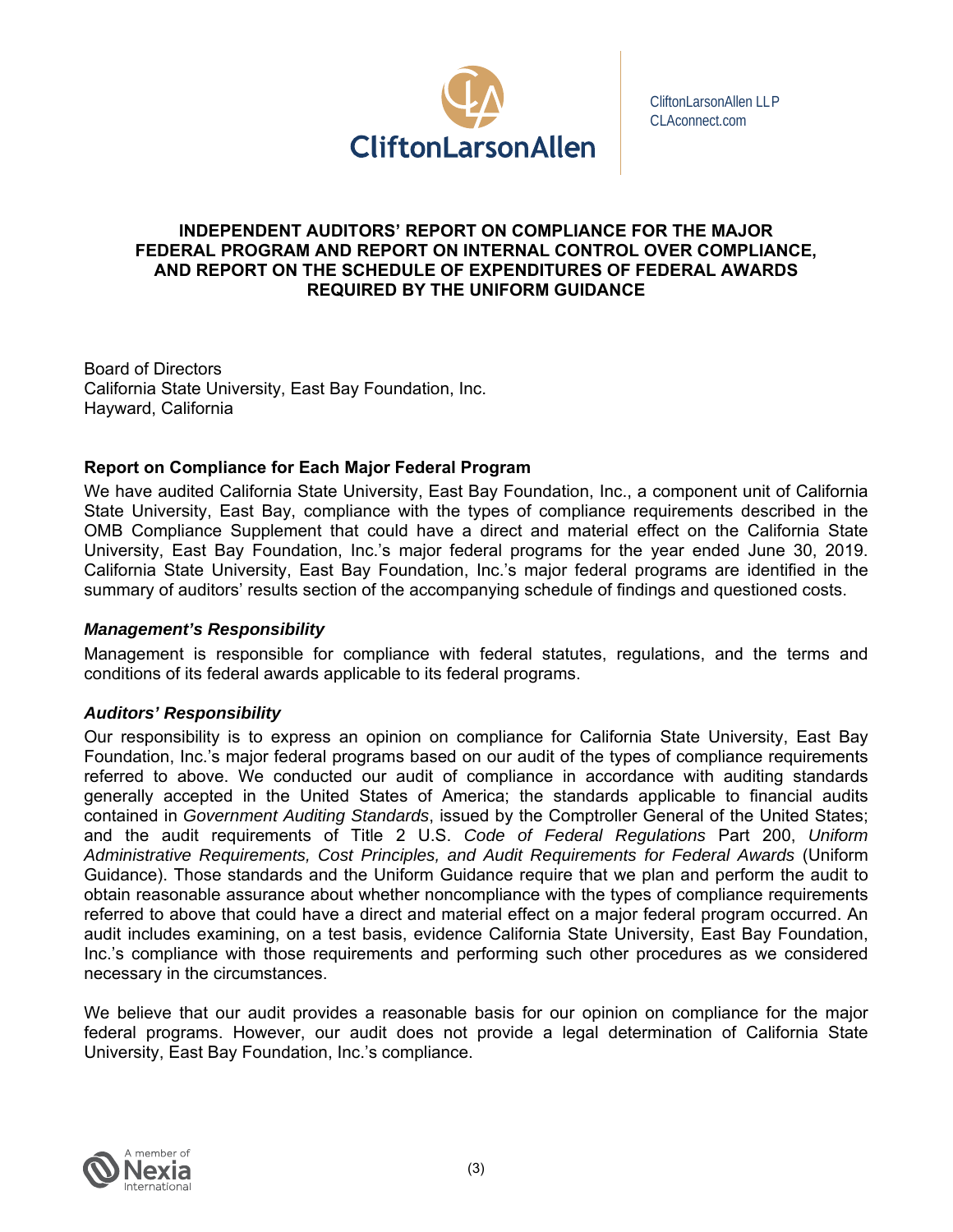## *Opinion on Each Major Federal Program*

In our opinion, California State University, East Bay Foundation, Inc. complied, in all material respects, with the types of compliance requirements referred to above that could have a direct and material effect on the major federal programs for the year ended June 30, 2019.

#### **Report on Internal Control Over Compliance**

Management of California State University, East Bay Foundation, Inc. is responsible for establishing and maintaining effective internal control over compliance with the types of compliance requirements referred to above. In planning and performing our audit of compliance, we considered California State University, East Bay Foundation, Inc.'s internal control over compliance with the types of requirements that could have a direct and material effect on the major federal program to determine the auditing procedures that are appropriate in the circumstances for the purpose of expressing an opinion on compliance for the major federal program and to test and report on internal control over compliance in accordance with the Uniform Guidance, but not for the purpose of expressing an opinion on the effectiveness of internal control over compliance. Accordingly, we do not express an opinion on the effectiveness of California State University, East Bay Foundation, Inc.'s internal control over compliance.

A *deficiency in internal control over compliance* exists when the design or operation of a control over compliance does not allow management or employees, in the normal course of performing their assigned functions, to prevent, or detect and correct, noncompliance with a type of compliance requirement of a federal program on a timely basis. A *material weakness in internal control over compliance* is a deficiency, or combination of deficiencies, in internal control over compliance, such that there is a reasonable possibility that material noncompliance with a type of compliance requirement of a federal program will not be prevented, or detected and corrected, on a timely basis. A *significant deficiency in internal control over compliance* is a deficiency, or a combination of deficiencies, in internal control over compliance with a type of compliance requirement of a federal program that is less severe than a material weakness in internal control over compliance, yet important enough to merit attention by those charged with governance.

Our consideration of internal control over compliance was for the limited purpose described in the first paragraph of this section and was not designed to identify all deficiencies in internal control over compliance that might be material weaknesses or significant deficiencies and therefore, material weaknesses or significant deficiencies may exist that were not identified. We did not identify any deficiencies in internal control over compliance that we consider to be material weaknesses. However, material weaknesses may exist that have not been identified.

The purpose of this report on internal control over compliance is solely to describe the scope of our testing of internal control over compliance and the results of that testing based on the requirements of the Uniform Guidance. Accordingly, this report is not suitable for any other purpose.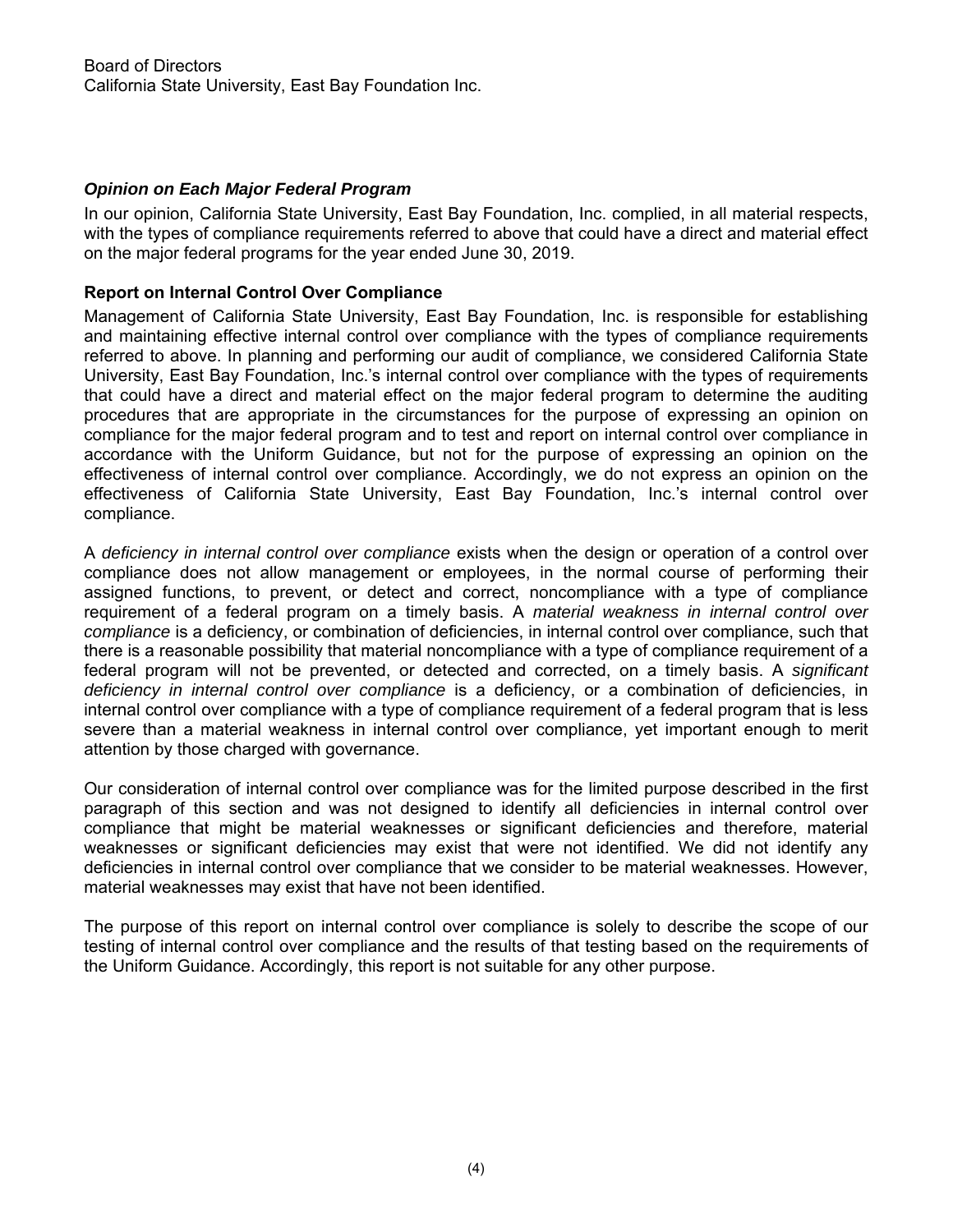## **Report on Schedule of Expenditures of Federal Awards Required by the Uniform Guidance**

We have audited the financial statements of the business-type activities of California State University, East Bay Foundation, Inc. as of and for the year ended June 30, 2019, and the related notes to the financial statements, which collectively comprise California State University, East Bay Foundation, Inc.'s basic financial statements. We issued our report thereon dated September 9, 2019, which contained unmodified opinions on those financial statements. Our audit was conducted for the purpose of forming opinions on the financial statements that collectively comprise the basic financial statements. The accompanying schedule of expenditures of federal awards is presented for purposes of additional analysis as required by the Uniform Guidance and is not a required part of the basic financial statements. Such information is the responsibility of management and was derived from and relates directly to the underlying accounting and other records used to prepare the basic financial statements. The information has been subjected to the auditing procedures applied in the audit of the financial statements and certain additional procedures, including comparing and reconciling such information directly to the underlying accounting and other records used to prepare the basic financial statements or to the basic financial statements themselves, and other additional procedures in accordance with auditing standards generally accepted in the United States of America. In our opinion, the schedule of expenditures of federal awards is fairly stated in all material respects in relation to the basic financial statements as a whole.

# **CliftonLarsonAllen LLP**

Glendora, California September 9, 2019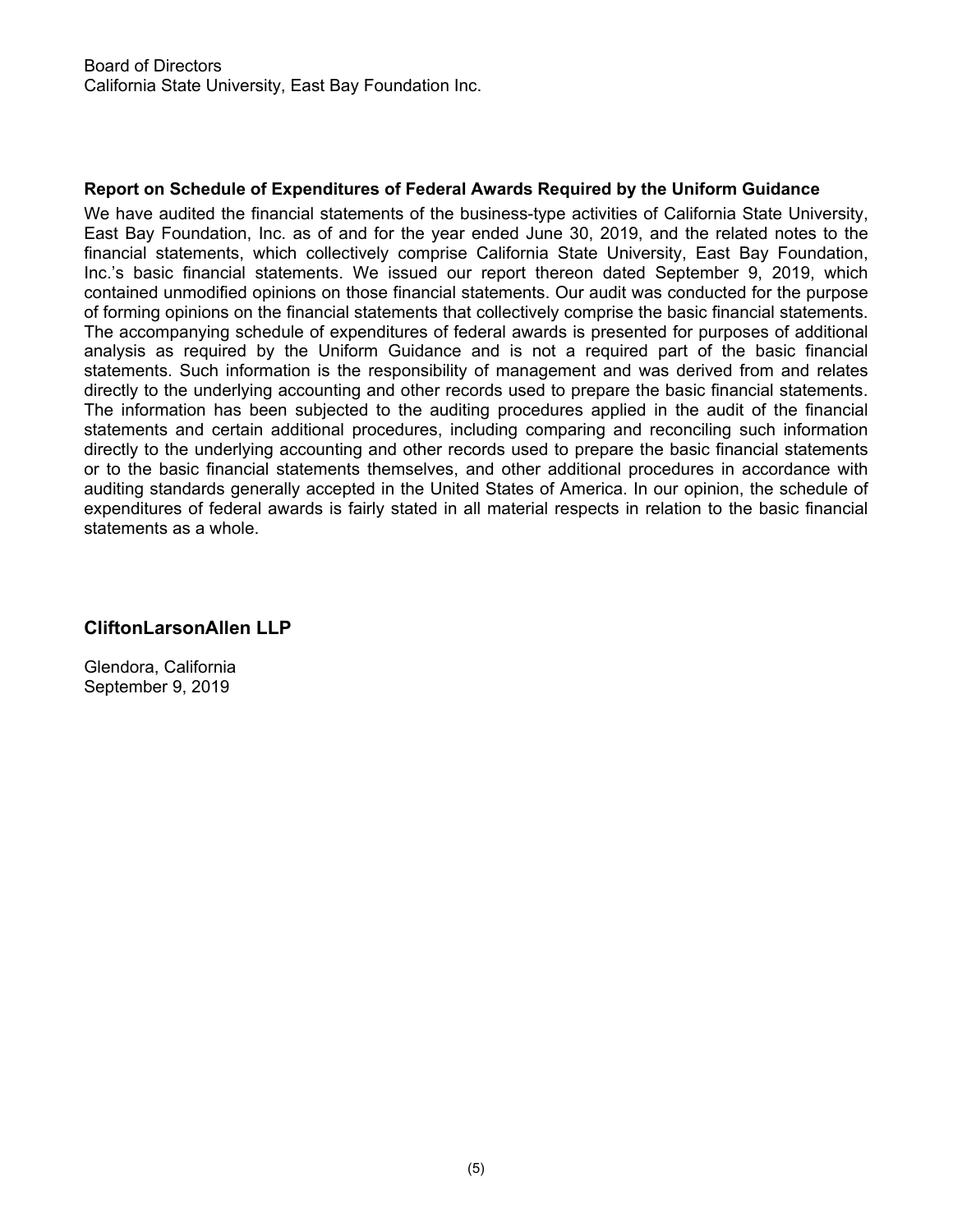#### **CALIFORNIA STATE UNIVERSITY, EAST BAY FOUNDATION, INC. SCHEDULE OF EXPENDITURES OF FEDERAL AWARDS (CONTINUED) YEAR ENDED JUNE 30, 2019**

| <b>Federal Agency</b><br><b>Pass Through Agency</b><br><b>Federal Program Title</b>        | <b>CFDA</b><br>Number | Pass-through<br><b>Entity Identifying</b><br>Number | Passed<br><b>Through to</b><br><b>Subrecipients</b> | Federal<br><b>Expenditures</b> |
|--------------------------------------------------------------------------------------------|-----------------------|-----------------------------------------------------|-----------------------------------------------------|--------------------------------|
| <b>Research and Development Cluster:</b>                                                   |                       |                                                     |                                                     |                                |
| Binational Agricultural Research and Development Fund                                      |                       |                                                     |                                                     |                                |
| Pass Through Program:                                                                      |                       |                                                     |                                                     |                                |
| Department of Agriculture<br>Agricultural Research Basic and Applied Research              | 10.001                | IS-4870-15-R                                        |                                                     | (68)                           |
| Total Binational Agricultural Research and Development Fund                                |                       |                                                     |                                                     | (68)                           |
| National Aeronautics and Space Administration                                              |                       |                                                     |                                                     |                                |
| Pass Through Program:                                                                      |                       |                                                     |                                                     |                                |
| Space Telescope Science Institute                                                          |                       |                                                     |                                                     |                                |
| Science                                                                                    | 43.001                | HST-GO-13651.006-A                                  |                                                     | 5,462                          |
| Total National Aeronautics and Space Administration                                        |                       |                                                     | $\overline{\phantom{a}}$                            | 5,462                          |
| National Endowment For The Humanities                                                      |                       |                                                     |                                                     |                                |
| Pass Through Program:<br>California Council for the Humanities                             |                       |                                                     |                                                     |                                |
| Promotion of the Humanities Federal/State Partnership                                      | 45.129                | COS15-460                                           |                                                     | 5,229                          |
| Total National Endowment For The Humanities                                                |                       |                                                     | $\overline{a}$                                      | 5,229                          |
| National Institutes of Health                                                              |                       |                                                     |                                                     |                                |
| Pass Through Program:                                                                      |                       |                                                     |                                                     |                                |
| University of California, San Francisco                                                    |                       |                                                     |                                                     |                                |
| Environmental Health                                                                       | 93.113                | 10926sc                                             |                                                     | 17,052                         |
| Total National Institutes of Health                                                        |                       |                                                     | $\overline{\phantom{a}}$                            | 17,052                         |
| National Institute of Standards and Technology                                             |                       |                                                     |                                                     |                                |
| Pass Through Program:                                                                      |                       |                                                     |                                                     |                                |
| University of Virginia<br>Arrangements for Interdisciplinary Research Infrastructure       | 11.619                | GO11860.PO #2113676                                 |                                                     | 20,083                         |
|                                                                                            |                       |                                                     |                                                     |                                |
| Total National Institute of Standards and Technology<br>National Science Foundation        |                       |                                                     | $\overline{\phantom{a}}$                            | 20,083                         |
| Direct Programs:                                                                           |                       |                                                     |                                                     |                                |
| Mathematical and Physical Sciences                                                         | 47.049                | N/A                                                 |                                                     | 169,277                        |
| <b>Biological Sciences</b>                                                                 | 47.074                | N/A                                                 |                                                     | 126,991                        |
| <b>Education and Human Resources</b>                                                       | 47.076                | N/A                                                 |                                                     | 285,254                        |
| Pass Through Programs:                                                                     |                       |                                                     |                                                     |                                |
| Regents of the University of California, Berkeley                                          | 47.076                | 0009397                                             |                                                     | 32,987                         |
| Education and Human Resources<br>University Enterprises, Inc. (CSU Sacramento)             |                       |                                                     |                                                     |                                |
| <b>Education and Human Resources</b>                                                       | 47.076                | 533071                                              |                                                     | 10,000                         |
| <b>Total National Science Foundation</b>                                                   |                       |                                                     |                                                     | 624,509                        |
| U.S. Department of Agriculture                                                             |                       |                                                     |                                                     |                                |
| Pass Through Program:                                                                      |                       |                                                     |                                                     |                                |
| University of California, Riverside                                                        |                       |                                                     |                                                     |                                |
| Promotion of the Humanities Federal/State Partnership                                      | 10.310                | S-001113                                            |                                                     | 15,815                         |
| Total U.S. Department of Agriculture                                                       |                       |                                                     |                                                     | 15,815                         |
| U.S. Department of Education                                                               |                       |                                                     |                                                     |                                |
| Pass Through Program:<br>University of Nebraska-Lincoln                                    |                       |                                                     |                                                     |                                |
| <b>English Language Acquisition Grants</b>                                                 | 84.365                | 24-1708-0112-009                                    |                                                     | 26,313                         |
| Total U.S. Department of Education                                                         |                       |                                                     |                                                     | 26,313                         |
| U.S. Department of Energy/NNSA                                                             |                       |                                                     |                                                     |                                |
| Direct Programs:                                                                           |                       |                                                     |                                                     |                                |
| Nuclear Energy Research, Development and Demonstration                                     | 81.121                | N/A                                                 |                                                     | 211,233                        |
| Pass Through Program:                                                                      |                       |                                                     |                                                     |                                |
| Brookhaven Science Associates, LLC.                                                        |                       |                                                     |                                                     |                                |
| Advanced Research and Projects Agency ¿ Energy Financial Assistance Program                | 81.135                | 359277                                              |                                                     | 20,809                         |
| Lawrence Livermore National Security, LLC<br>Graduate Assistance in Areas of National Need | 84.200                | B627336                                             |                                                     |                                |
|                                                                                            |                       |                                                     |                                                     | 15,607<br>247,648              |
| Total U.S. Department of Energy/NNSA                                                       |                       |                                                     | $\overline{\phantom{a}}$                            |                                |
| U.S. Geological Survey<br>Direct Program:                                                  |                       |                                                     |                                                     |                                |
| Earthquake Hazards Program Assistance                                                      | 15.807                | N/A                                                 |                                                     | 57,116                         |
| Total U.S. Geological Survey                                                               |                       |                                                     |                                                     | 57,116                         |
| <b>Total Research and Development Cluster</b>                                              |                       |                                                     | $\bar{a}$                                           | 1,019,160                      |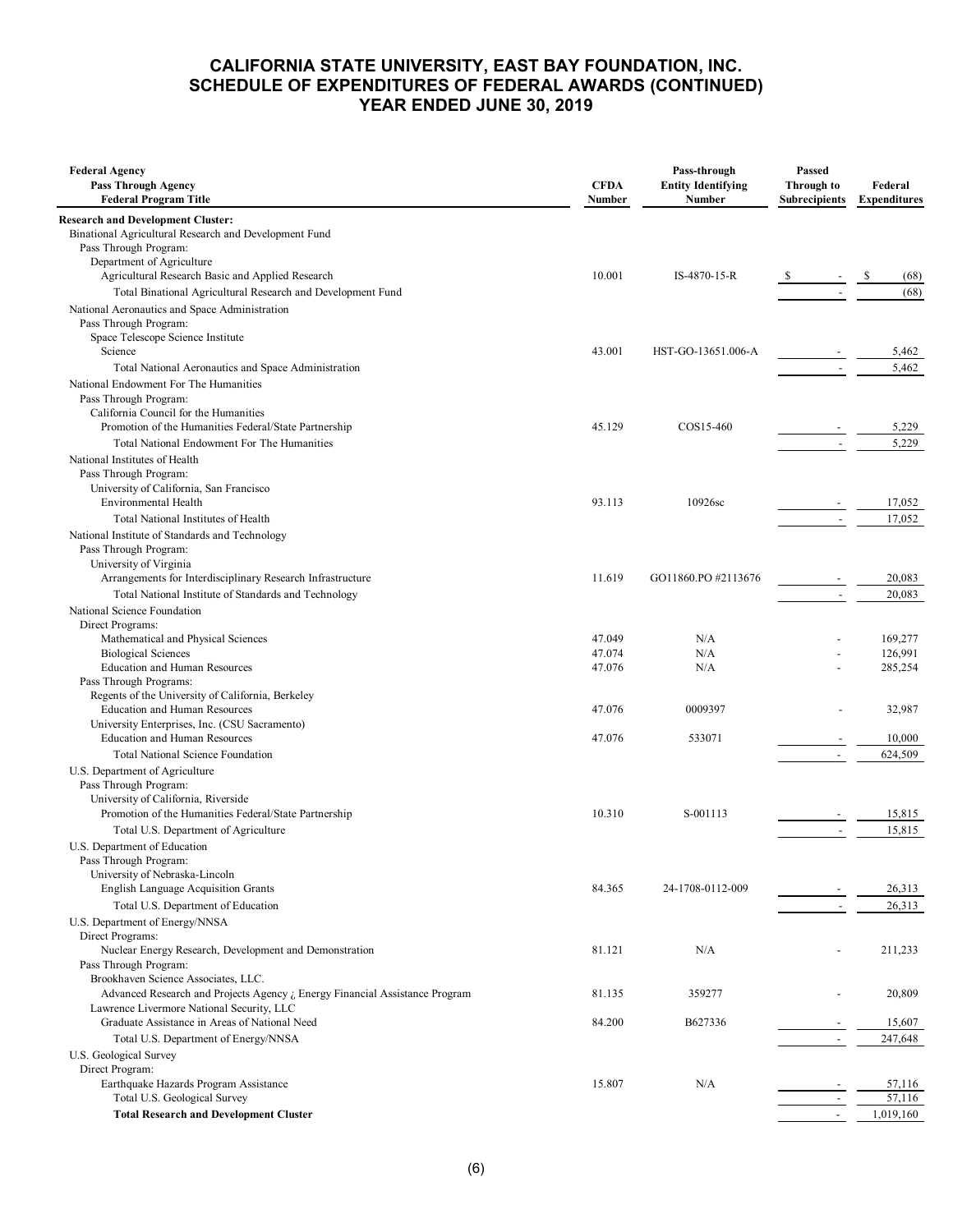#### **CALIFORNIA STATE UNIVERSITY, EAST BAY FOUNDATION, INC. SCHEDULE OF EXPENDITURES OF FEDERAL AWARDS (CONTINUED) YEAR ENDED JUNE 30, 2019**

| <b>Federal Agency</b><br><b>Pass Through Agency</b><br><b>Federal Program Title</b>                           | <b>CFDA</b><br>Number | Pass-through<br><b>Entity Identifying</b><br>Number | Passed<br><b>Through to</b><br><b>Subrecipients</b> | Federal<br><b>Expenditures</b> |
|---------------------------------------------------------------------------------------------------------------|-----------------------|-----------------------------------------------------|-----------------------------------------------------|--------------------------------|
| <b>Other Federal Programs:</b>                                                                                |                       |                                                     |                                                     |                                |
| National Endowment For The Humanities                                                                         |                       |                                                     |                                                     |                                |
| Direct Program:                                                                                               |                       |                                                     |                                                     |                                |
| Promotion of the Humanities Teaching and Learning Resources and Curriculum Development                        | 45.162                | N/A                                                 |                                                     | 344                            |
| Total National Endowment For The Humanities                                                                   |                       |                                                     | $\sim$                                              | 344                            |
| National Science Foundation                                                                                   |                       |                                                     |                                                     |                                |
| Direct Program:                                                                                               |                       |                                                     |                                                     |                                |
| <b>Education and Human Resources</b>                                                                          | 47.076                | N/A                                                 |                                                     | 288,145                        |
| Pass Through Program:                                                                                         |                       |                                                     |                                                     |                                |
| <b>Education and Human Resources</b>                                                                          | 47.076                | N/A                                                 |                                                     | 35,693                         |
| <b>Total National Science Foundation</b>                                                                      |                       |                                                     | $\mathbb{L}$                                        | 323,838                        |
| U.S. Department of Agriculture                                                                                |                       |                                                     |                                                     |                                |
| Pass Through Program:                                                                                         |                       |                                                     |                                                     |                                |
| California State University, Chico Research Foundation                                                        |                       |                                                     |                                                     |                                |
| State Administrative Matching Grants for the Supplemental Nutrition Assistance Program                        | 10.561                | SUB16-055                                           |                                                     | 2,624                          |
| California State University, Chico Research Foundation                                                        |                       |                                                     |                                                     |                                |
| State Administrative Matching Grants for the Supplemental Nutrition Assistance Program                        | 10.561                | SUB18-029                                           |                                                     | 35,025                         |
| Total U.S. Department of Agriculture                                                                          |                       |                                                     | $\overline{\phantom{a}}$                            | 37,649                         |
| U.S. Department of Education                                                                                  |                       |                                                     |                                                     |                                |
| Direct Programs:                                                                                              |                       |                                                     |                                                     |                                |
| Higher Education Institutional Aid                                                                            | 84.031                | N/A                                                 |                                                     | 523,438                        |
| TRIO Student Support Services                                                                                 | 84.042                | N/A                                                 |                                                     | 732,831                        |
| Fund for the Improvement of Education                                                                         | 84.215                | N/A                                                 | 3,431,299                                           | 4,891,320                      |
| Strengthening Minority-Serving Institutions                                                                   | 84.382                | N/A                                                 |                                                     | 398,233                        |
| Pass Through Programs:                                                                                        |                       |                                                     |                                                     |                                |
| California Department of Rehabilitation<br>Rehabilitation Services Vocational Rehabilitation Grants to States | 84.126                | 30461                                               |                                                     | 103,571                        |
| UC Office of the President                                                                                    |                       |                                                     |                                                     |                                |
| Supporting Effective Instruction State Grants (formerly Improving Teacher Quality State Grants)               | 84.367                | ESSA-18-CSP-EAST BAY                                |                                                     | 30.672                         |
| Supporting Effective Instruction State Grants (formerly Improving Teacher Quality State Grants)               | 84.367                | NCLB14-CSP-EASTBAY                                  |                                                     | 500                            |
| The Ohio State University                                                                                     |                       |                                                     |                                                     |                                |
| National Resource Centers Program for Foreign Language and Area Studies or Foreign Language                   | 84.015                | 60049977                                            |                                                     | 3,000                          |
| and International Studies                                                                                     |                       |                                                     |                                                     |                                |
| Total U.S. Department of Education                                                                            |                       |                                                     | 3,431,299                                           | 6,683,565                      |
| U.S. Department of Energy                                                                                     |                       |                                                     |                                                     |                                |
| Pass Through Programs:                                                                                        |                       |                                                     |                                                     |                                |
| UC Lawrence Berkeley National Lab                                                                             |                       |                                                     |                                                     |                                |
| Granting of Patent Licenses                                                                                   | 81.003                | 7411872                                             |                                                     | 115,318                        |
| Total U.S. Department of Energy                                                                               |                       |                                                     | $\sim$                                              | 115,318                        |
| U.S. Department of Health and Human Services                                                                  |                       |                                                     |                                                     |                                |
| Pass Through Programs:                                                                                        |                       |                                                     |                                                     |                                |
| Regents of the University of California                                                                       |                       |                                                     |                                                     |                                |
| Substance Abuse and Mental Health Services Projects of Regional and National Significance                     | 93.243                | 00009667                                            |                                                     | 102,345                        |
| University of California, San Francisco                                                                       |                       |                                                     |                                                     |                                |
| Advanced Nursing Education Grant Program                                                                      | 93.247                | 8489sc                                              |                                                     | 937                            |
| University of California, Berkeley                                                                            | 93.658                | 00009241                                            |                                                     |                                |
| Foster Care Title IV-E                                                                                        |                       |                                                     |                                                     | 1,072,120                      |
| Total U.S. Department of Health and Human Services                                                            |                       |                                                     |                                                     | 1,175,402                      |
| <b>Total Other Federal Programs</b>                                                                           |                       |                                                     | 3,431,299                                           | 8,336,116                      |
| <b>Total Federal Expenditures</b>                                                                             |                       |                                                     | \$ 3,431,299                                        | \$9,355,276                    |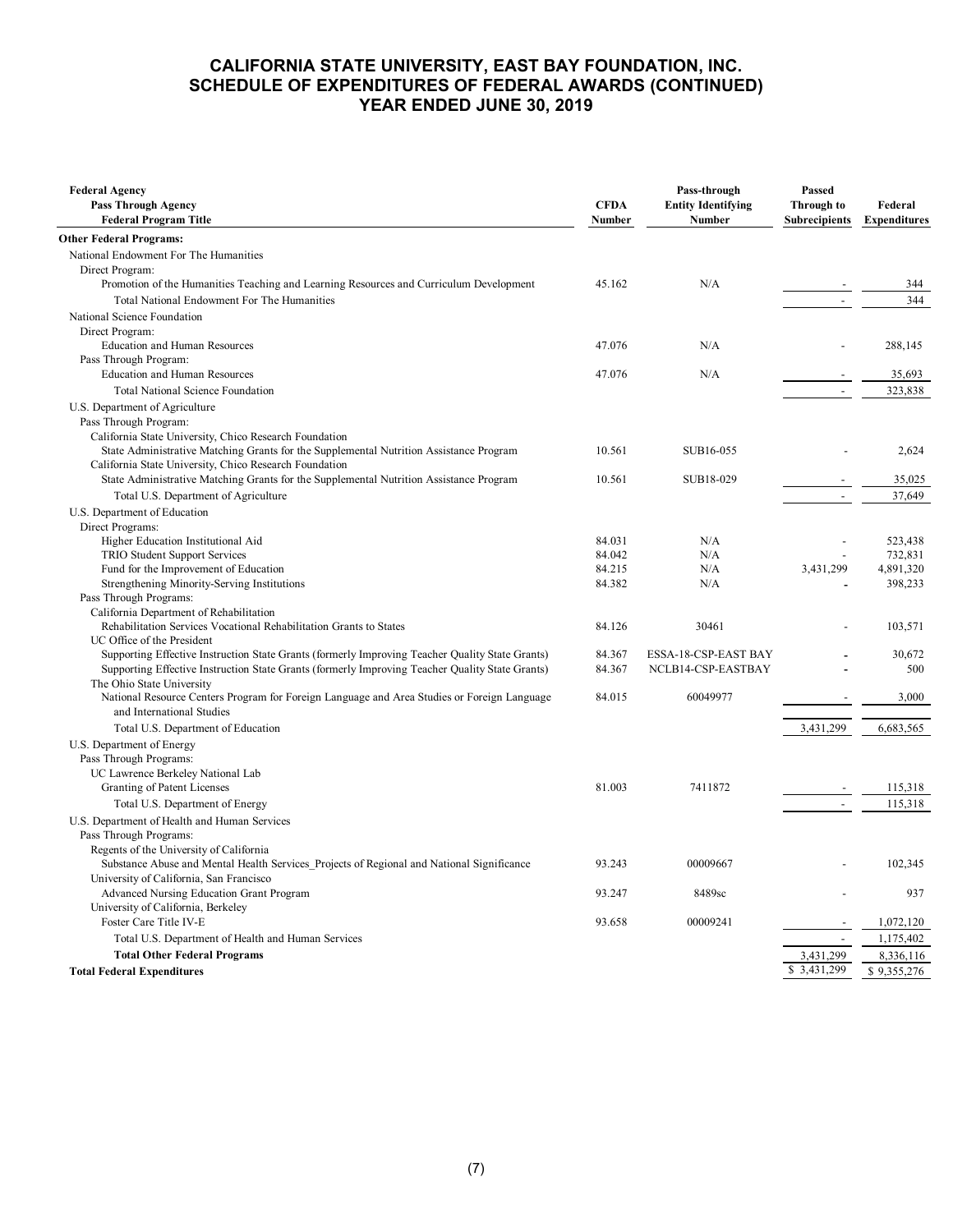#### **CALIFORNIA STATE UNIVERSITY, EAST BAY FOUNDATION, INC. NOTES TO SCHEDULE OF EXPENDITURES OF FEDERAL AWARDS YEAR ENDED JUNE 30, 2019**

#### **NOTE 1 BASIS OF PRESENTATION**

The accompanying schedule of expenditures of federal awards (the Schedule) includes the federal grant activity of California State University, East Bay Foundation, Inc. (the Foundation), under programs of the federal government for the year ended June 30, 2019. The information in this Schedule is presented in accordance with the requirements of Title 2 U.S. *Code of Federal Regulations* Part 200, *Uniform Administrative Requirements, Cost Principles, and Audit Requirements for Federal Awards* (Uniform Guidance). Therefore, some amounts presented in this Schedule may differ from amounts presented in, or used in the preparation of, the consolidated financial statements.

## **NOTE 2 SUMMARY OF SIGNIFICANT ACCOUNTING POLICIES**

Expenditures reported on the Schedule are reported on the accrual basis of accounting. Such expenditures are recognized following the cost principles in Office of Management and Budget Circular 21, *Cost Principles for Institutions of Higher Education*, or the cost principles contained in Title 2 U.S. *Code of Federal Regulations Part 200, Uniform Administrative Requirements, Cost Principles, and Audit Requirements for Federal Awards*, wherein certain types of expenditures may or may not be allowable or may be limited as to reimbursement. Negative amounts shown on the Schedule represent adjustments or credits made in the normal course of business to amounts reported as expenditures in prior years.

#### **NOTE 3 INDIRECT COST RATE**

The Foundation has elected not to use the 10 percent de minimis indirect cost rate as allowed under the Uniform Guidance.

#### **NOTE 4 SUBRECIPIENTS**

The Foundation passes certain federal awards received from the U.S. Department of Education to other governments or not-for-profit agencies (subrecipients). The Foundation reports expenditures of Federal awards to subrecipients on an accrual basis.

#### **NOTE 5 NATIONAL SCIENCE FOUNDATION GRANTS**

According to the National Science Foundation's Proposal and Award Policies and Procedures Guide (Guide) dated January 14, 2013, certain National Science Foundation individual programs are included in the Research and Development Cluster and are reported in the Schedule accordingly under the Research and Development Cluster. In accordance with the transition statements published with the adoption of the Guide, awards that existed prior to the Guide's issuance are reported on the Schedule based on the content of the award until they expire.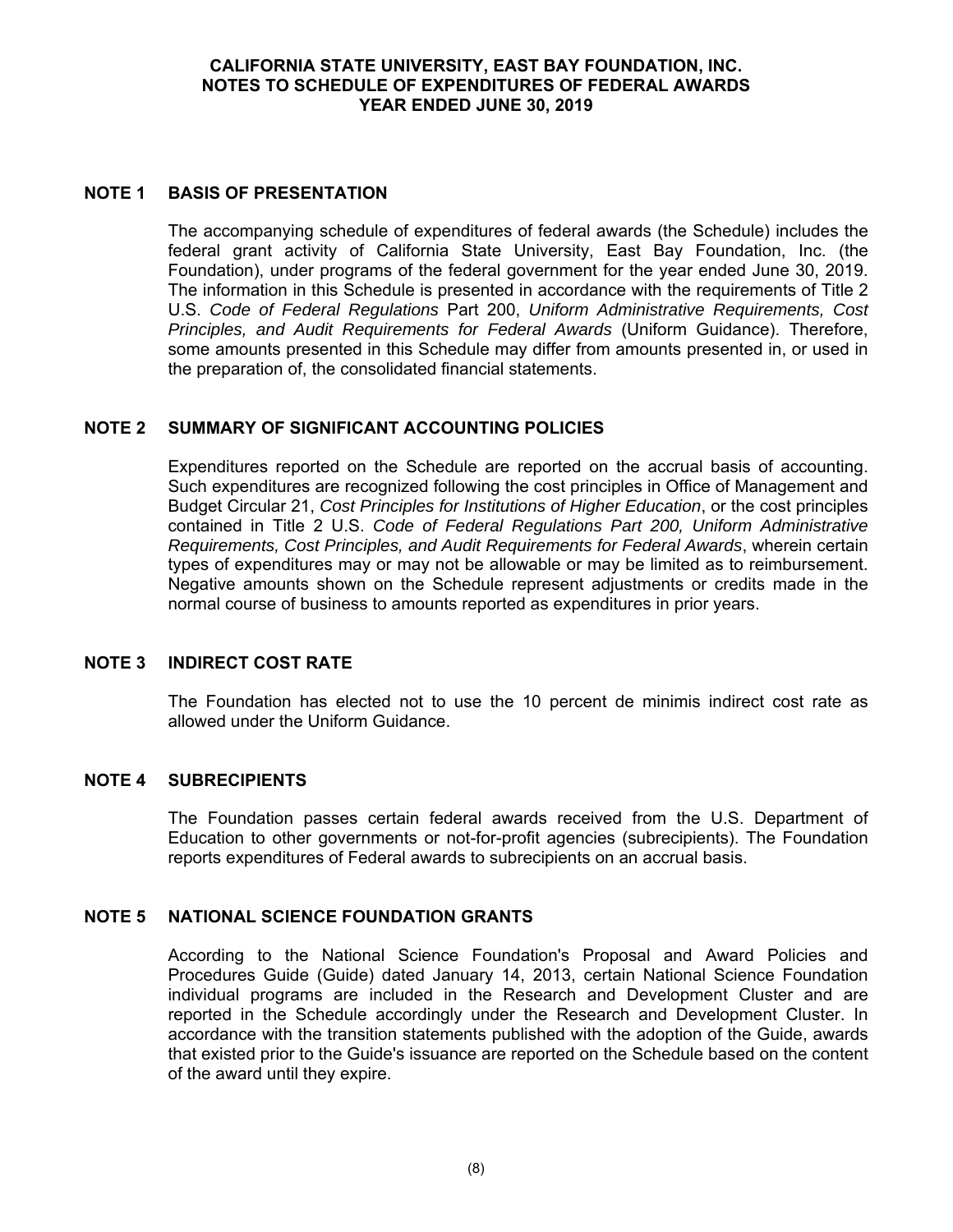#### **CALIFORNIA STATE UNIVERSITY, EAST BAY FOUNDATION, INC. SCHEDULE OF FINDINGS AND QUESTIONED COSTS YEAR ENDED JUNE 30, 2019**

# **Section I – Summary of Auditors' Results**

## *Financial Statements*

| 1. Type of auditors' report issued:                                                                         | Unmodified                             |
|-------------------------------------------------------------------------------------------------------------|----------------------------------------|
| 2. Internal control over financial reporting:                                                               |                                        |
| Material weakness(es) identified?<br>$\bullet$                                                              | yes<br>no<br>X                         |
| Significant deficiency(ies) identified?                                                                     | none reported<br>yes<br>X <sub>2</sub> |
| 3. Noncompliance material to financial<br>statements noted?                                                 | yes<br>x no                            |
| <b>Federal Awards</b>                                                                                       |                                        |
| 1. Internal control over major federal programs:                                                            |                                        |
| Material weakness(es) identified?                                                                           | <b>ves</b><br>X<br>no                  |
| Significant deficiency(ies) identified?<br>$\bullet$                                                        | x _____ none reported<br>yes           |
| Type of auditors' report issued on<br>2.<br>compliance for major federal programs:                          | <b>Unmodified</b>                      |
| 3. Any audit findings disclosed that are<br>required to be reported in accordance with<br>2 CFR 200.516(a)? | yes<br>X —<br>no                       |
| <b>Identification of Major Federal Programs</b>                                                             |                                        |
| <b>CFDA Number(s)</b>                                                                                       | Name of Federal Program or Cluster     |
| 84.215                                                                                                      | Promise Neighborhoods                  |
| Dollar threshold used to distinguish between<br>Type A and Type B programs:                                 | \$<br>750,000                          |
| Auditee qualified as low-risk auditee?                                                                      | x yes<br>no                            |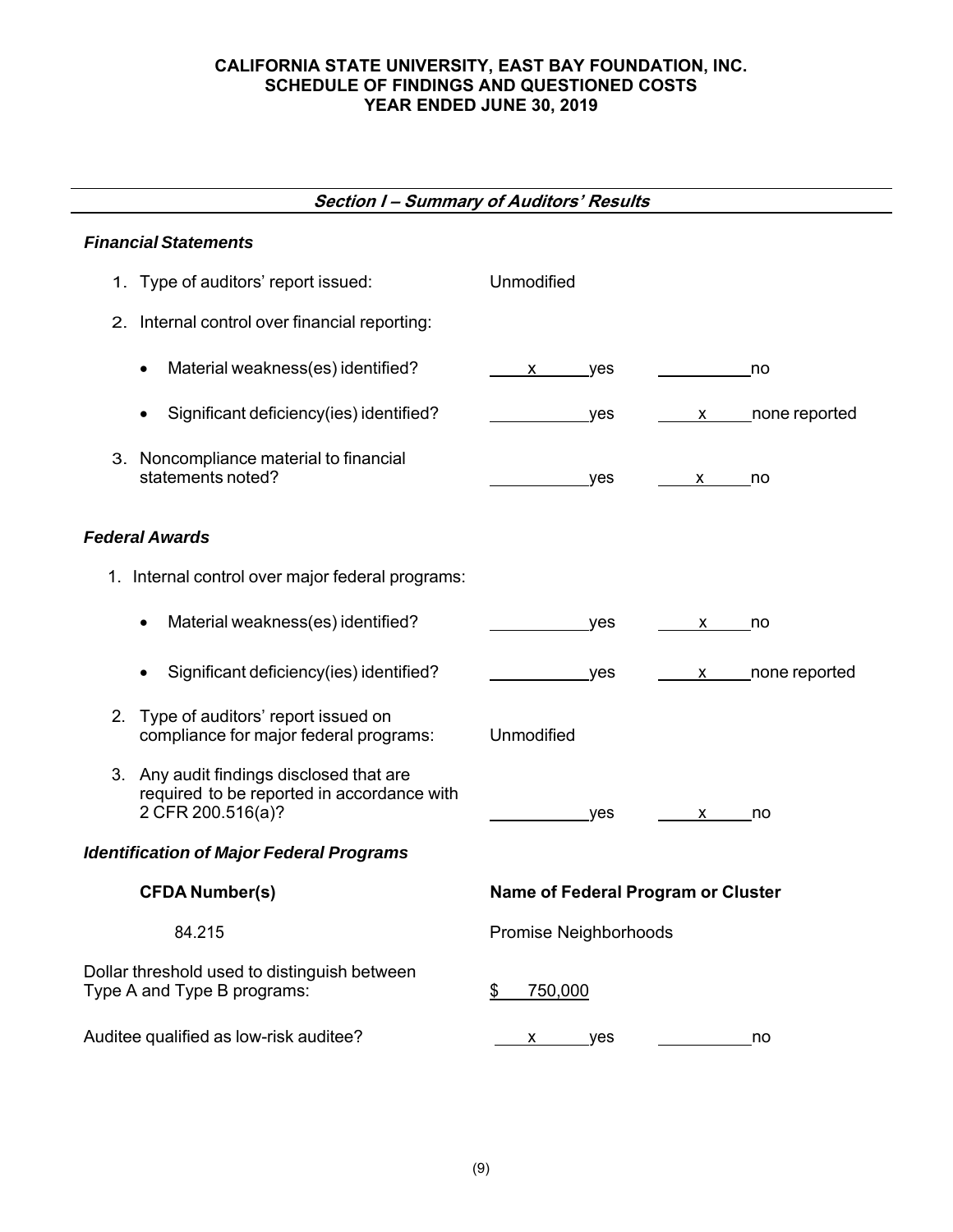#### **CALIFORNIA STATE UNIVERSITY, EAST BAY FOUNDATION, INC. SCHEDULE OF FINDINGS AND QUESTIONED COSTS (CONTINUED) YEAR ENDED JUNE 30, 2019**

#### **Section II – Financial Statement Findings**

## **2019-001 RESTATEMENT OF NET POSITION**

**Condition:** Net position has been restated to recognize a deferred outflow of resources at June 30, 2018 resulting from a change in assumptions as reported by CalPERs in its GASB 68 Accounting Valuation Report. The change was a reduction in the discount rate from 7.65% to 7.15%. This change in assumptions results in an increase to the Foundation's net position.

. **Criteria:** GASB Statement No. 68 *Accounting and Financial Reporting for Pensions—an amendment of GASB Statement No. 27* the Foundation determines the net pension liability, deferred outflows and inflows of resources related to pensions, and pension expense, information about the fiduciary net position and additions to/deductions from the fiduciary net position on the same basis as they are reported by the California Public Employees' Retirement Systems (CalPERS) Financial Office of the Public Agency Cost-Sharing Multiple-Employer Defined Benefit Pension Plan (the Plan or PERF C).

**Cause:** There was an error in the underlying schedule prepared by management used to create the accounting entries required by GASB Statement No. 68. Net position has been restated to recognize a deferred outflow of resources at June 30, 2018 resulting from a change in assumptions as reported by CalPERs in its GASB No. 68 Accounting Valuation Report. The change was a reduction in the discount rate from 7.65% to 7.15%. This change in assumptions results in an increase to the Foundation's net position.

. **Effect:** Beginning net position at June 30, 2018 was increased by approximately \$800,000.

**Recommendation:** We recommend the Foundation evaluate methodologies reviewing the accuracy of estimates.

**Management's Response:** Management concurs with the recommendation and will review methodologies for reviewing estimates for accuracy.

## **Section III – Findings and Questioned Costs – Major Federal Programs**

Our audit did not disclose any matters required to be reported in accordance with *Government Auditing Standards*.